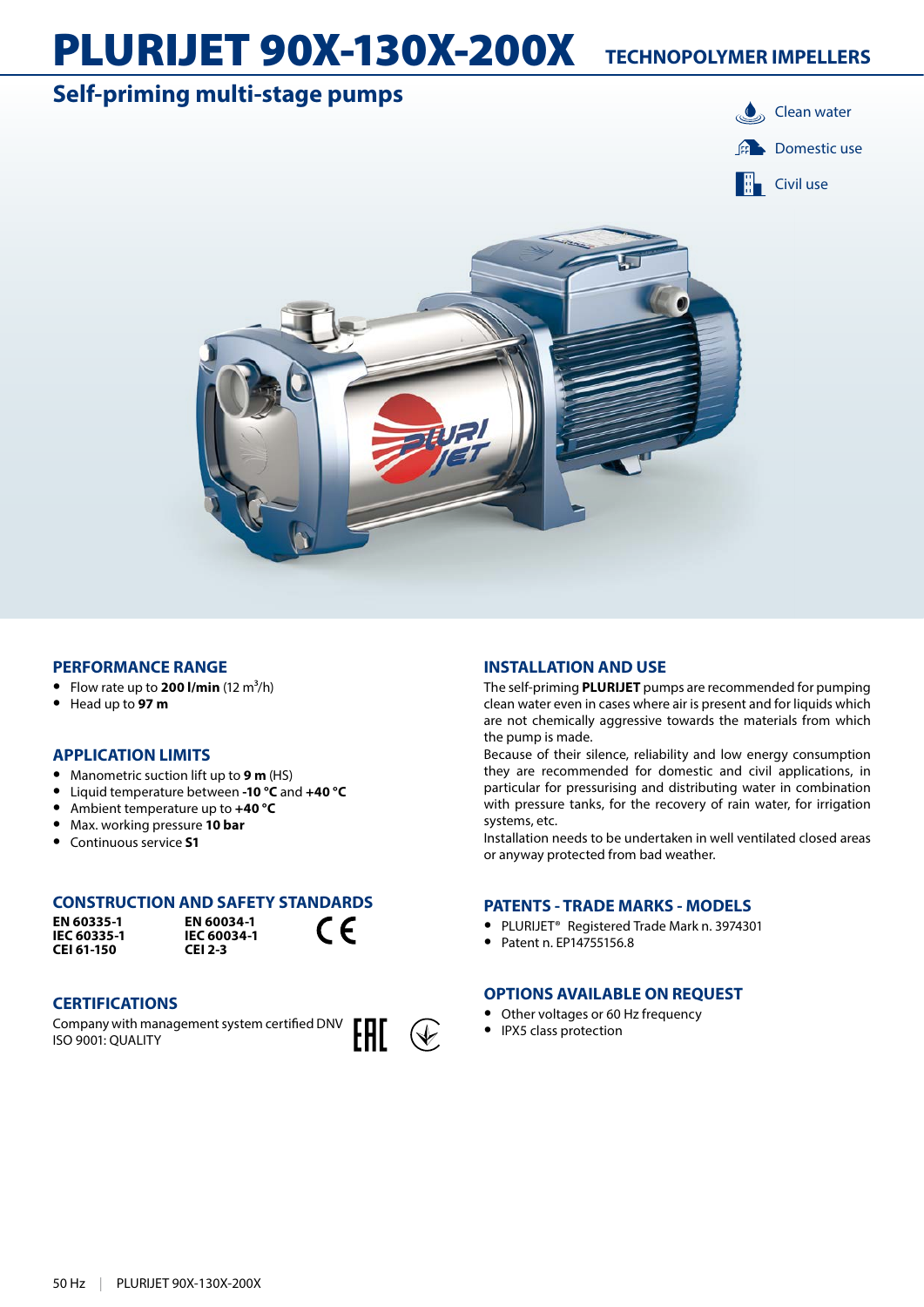



| <b>CHARACTERISTIC CURVES AND PERFORMANCE DATA</b> |
|---------------------------------------------------|
|                                                   |

#### **50 Hz**  $n= 2900$  **min<sup>-1</sup> HS= 0 m**

| <b>MODEL</b>                 |                       | POWER (P2) |           | $m^3/h$         | $\mathbf{0}$ | 0.3 | 0.6  | 1.2  | 2.4         | 3.6  | 4.8  | 6.0  | 7.8  | 8.4 | 9.6  | 10.8 | 12.0  |     |
|------------------------------|-----------------------|------------|-----------|-----------------|--------------|-----|------|------|-------------|------|------|------|------|-----|------|------|-------|-----|
| Single-phase                 | Three-phase           | kW         | <b>HP</b> | ▲               | Q<br>l/min   | 0   | 5    | 10   | 20          | 40   | 60   | 80   | 100  | 130 | 140  | 160  | 180 l | 200 |
| PLURIJET <sub>m</sub> 5/90X  | <b>PLURIJET 5/90X</b> | 1.1        | 1.5       |                 |              | 76  | 76   | 73.5 | 70          | 60.5 | 47   | 33   |      |     |      |      |       |     |
| PLURIJET <sub>m</sub> 6/90X  | <b>PLURIJET 6/90X</b> | 1.5        |           |                 |              | 93  | 93   | 90.5 | 86          | 74.5 | 59.5 | 43   |      |     |      |      |       |     |
| PLURIJETm 3/130X             | PLURIJET 3/130X       | 1.1        | 1.5       | IE <sub>3</sub> |              | 49  | 49   | 48.5 | 47.5        | 45   | 42.5 | 38.5 | 33.5 | 24  |      |      |       |     |
| PLURIJET <sub>m</sub> 4/130X | PLURIJET 4/130X       | 1.5        |           |                 | н.<br>metres | 65  | 65   | 64   | 63          | 60   | 56   | 50   | 43   | 31  |      |      |       |     |
| PLURIJETm 5/130X             | PLURIJET 5/130X       | 1.8        | 2.5       |                 |              | 81  | 81   | 80.5 | 79          | 75   | 70   | 62.5 | 54   | 39  |      |      |       |     |
|                              | PLURIJET 6/130X       | 2.2        | 3         |                 |              | 97  | 97   |      | $96.5$ 94.5 | 90   | 83   | 74.5 | 64   | 46  |      |      |       |     |
| PLURIJETm 3/200X             | PLURIJET 3/200X       | 1.1        | 1.5       |                 |              | 44  | 43.5 | 43.5 | 43          | 42   | 40.5 | 38   | 35   | 29  | 27.5 | 23   | 18    | 13  |
| PLURIJETm 4/200X             | PLURIJET 4/200X       | 1.5        | 2         |                 |              | 58  | 57.5 | 57.5 | 57          | 55   | 52.5 | 49.5 | 45   | 38  | 35.5 | 30   | 24    | 17  |
| PLURIJETm 5/200X             | PLURIJET 5/200X       | 1.8        | 2.5       |                 |              | 73  | 72   | 71.5 | 71          | 69   | 65.5 | 62   | 56.5 | 48  | 44.5 | 38   | 30    | 22  |
|                              | PLURIJET 6/200X       | 2.2        | 3         |                 |              | 87  | 86   | 85.5 | 85          | 82   | 78   | 73   | 67   | 57  | 53   | 45   | 36    | 26  |

Three-phase motor efficiency class (IEC 60034-30-1)



**Q** = Flow rate **H** = Total manometric head **HS** = Suction height Tolerance of characteristic curves in compliance with EN ISO 9906 Grade 3B.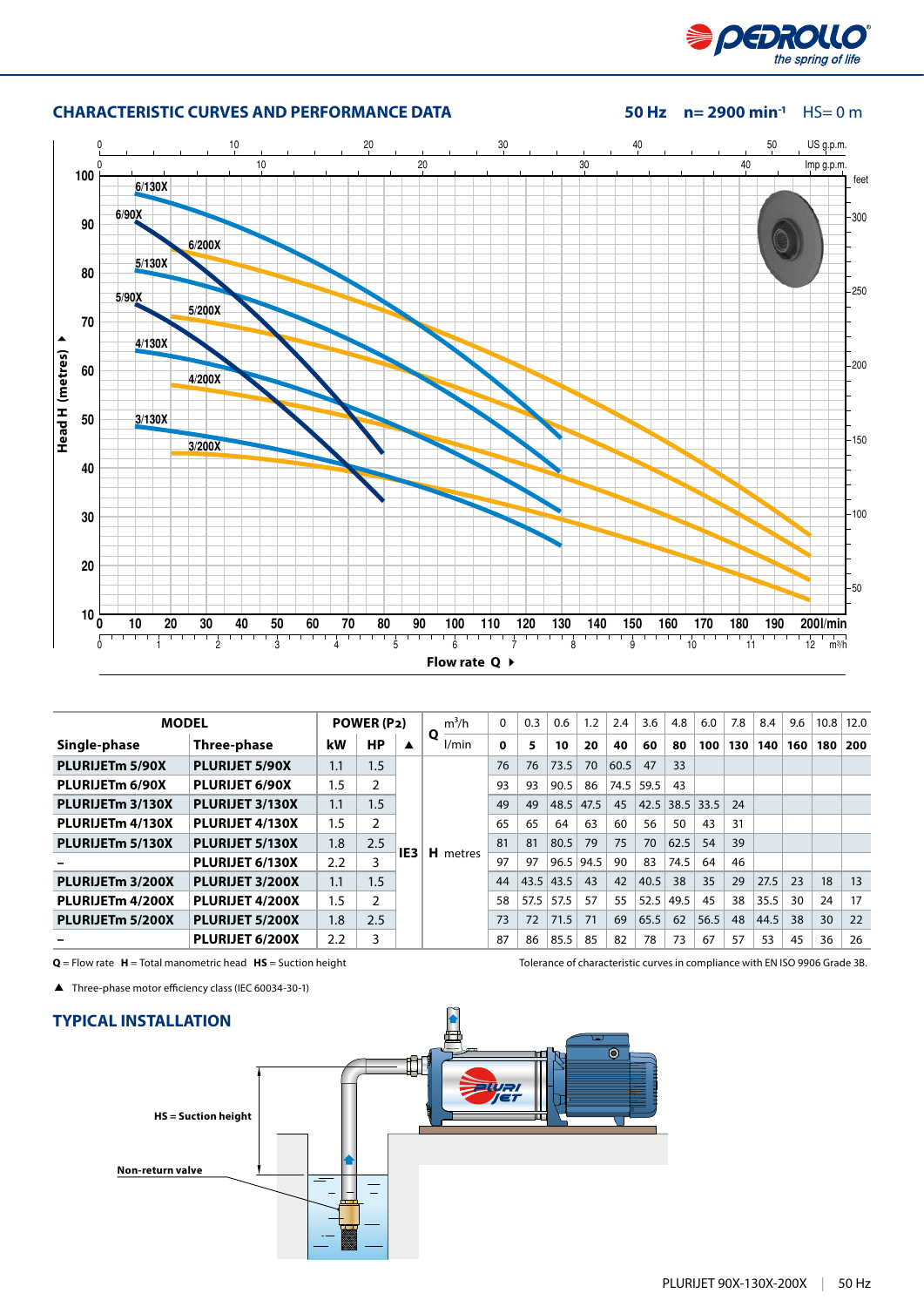# PLURIJET 90X-130X-200X

## **POS. COMPONENT CONSTRUCTION CHARACTERISTICS**

**1 PUMP BODY** Stainless steel AISI 304 complete with threaded ports in compliance with ISO 228/1

| $\mathbf{z}$ | <b>BODY BACKPLATE</b> | Stainless steel AISI 304 |
|--------------|-----------------------|--------------------------|
| 3            | <b>IMPELLERS</b>      | Noryl                    |
| 4            | <b>DIFFUSERS</b>      | Stainless steel AISI 304 |
| 5.           | <b>MOTOR SHAFT</b>    | Stainless steel AISI 431 |
|              |                       |                          |

| ╭ | <b>MECHANICAL SEAL</b> | <b>Seal</b>  | Shaft             |          | Materials                       |            |
|---|------------------------|--------------|-------------------|----------|---------------------------------|------------|
|   |                        | Model        | Diameter          |          | Stationary ring Rotational ring | Elastomer  |
|   |                        | <b>FN-18</b> | $\emptyset$ 18 mm | Graphite | Ceramic                         | <b>NBR</b> |

**7 BEARINGS 6304 2RS - C3 / 6204 ZZ - C3E**

| 8 | <b>CAPACITOR</b> | Pump                                                                            | Capacitance           |                             |  |  |  |  |
|---|------------------|---------------------------------------------------------------------------------|-----------------------|-----------------------------|--|--|--|--|
|   |                  | Single-phase                                                                    | (230 V or 240 V)      | (110 V)                     |  |  |  |  |
|   |                  | PLURIJETm 5/90X<br>PLURIJET <sub>m</sub> 3/130X<br>PLURIJETm 3/200X             | 31.5 $\mu$ F - 450 VL | $60 \mu F - 250 \text{ VL}$ |  |  |  |  |
|   |                  | PLURIJETm 6/90X<br>PLURIJET <sub>m</sub> 4/130X<br>PLURIJET <sub>m</sub> 4/200X | µF - 450 VL<br>45     | $80 \mu F - 250 \text{ VL}$ |  |  |  |  |
|   |                  | PLURIJETm 5/130X<br>PLURIJETm 5/200X                                            | µF - 450 VL<br>50     | $\overline{\phantom{0}}$    |  |  |  |  |

**9 ELECTRIC MOTOR PLURIJETm**: single-phase 230 V - 50 Hz with thermal overload protector incorporated into the winding. **PLURIJET**: three-phase 230/400 V - 50 Hz.

➠ **The three-phase pumps are fitted with high performance motors in class IE3 (IEC 60034-30-1)**

– Insulation: class F

– Protection: IP X4